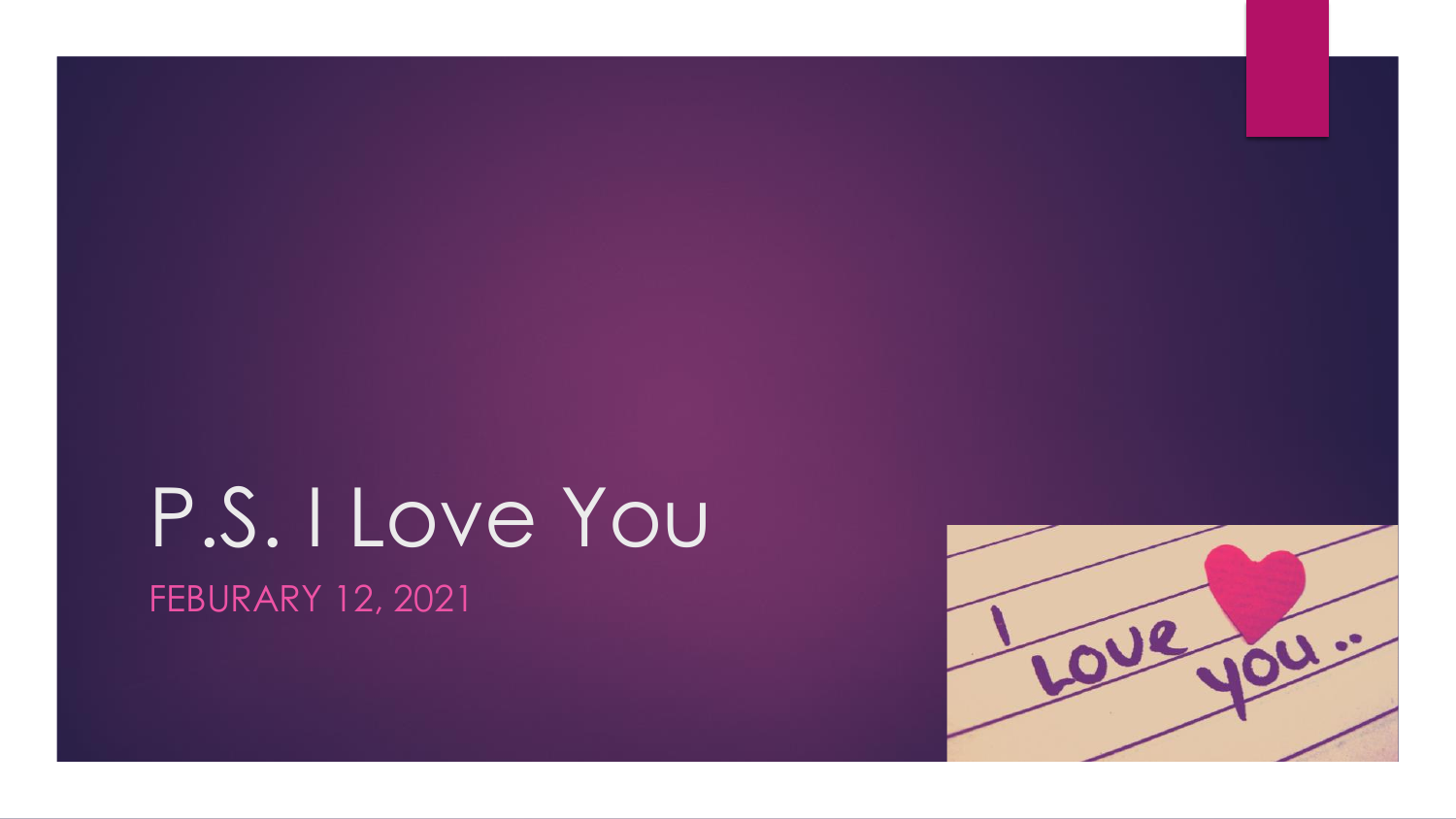## Mission

Our mission is to bring awareness to the importance of mental health and decrease bullying. By educating students about mental health, they will gain important skills necessary to recognize when they or others around them may need help. We will also empower students to speak freely and encourage making new friends.

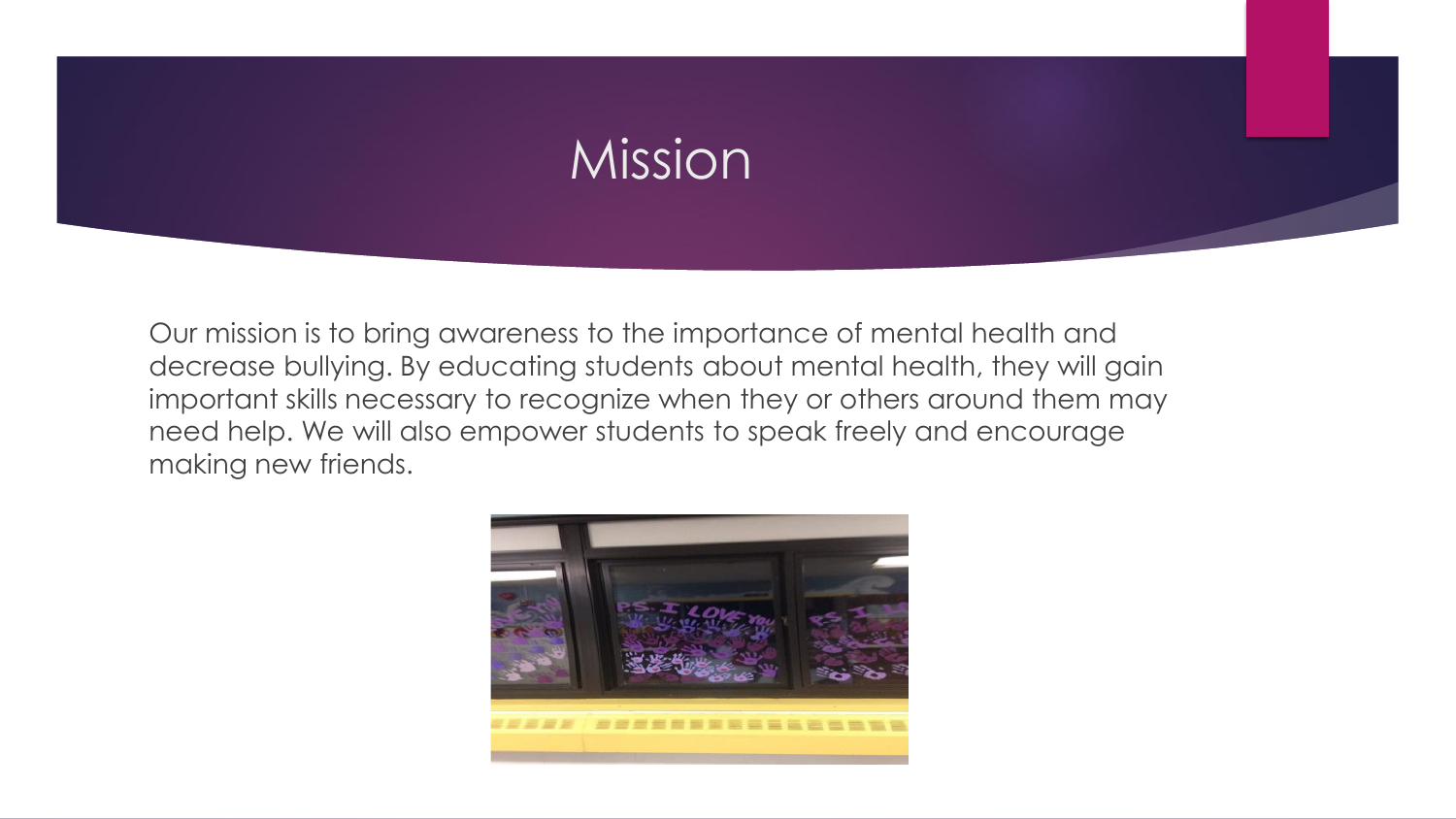### How it came about

 In 2010 Brooke DiPalma of West Islip lost her father, a retired NYPD officer, to suicide. The morning of his suicide Mr. DiPalma sent his daughter off to school like he would everyday. Brooke always cherished her morning routine with her father and will never forget that he always made sure to say "I love you" as she left. To carry on his memory Brooke created this day and named it P.S. I Love You. She hopes this day will remind us of the importance of mental health, anti bullying and suicide prevention.

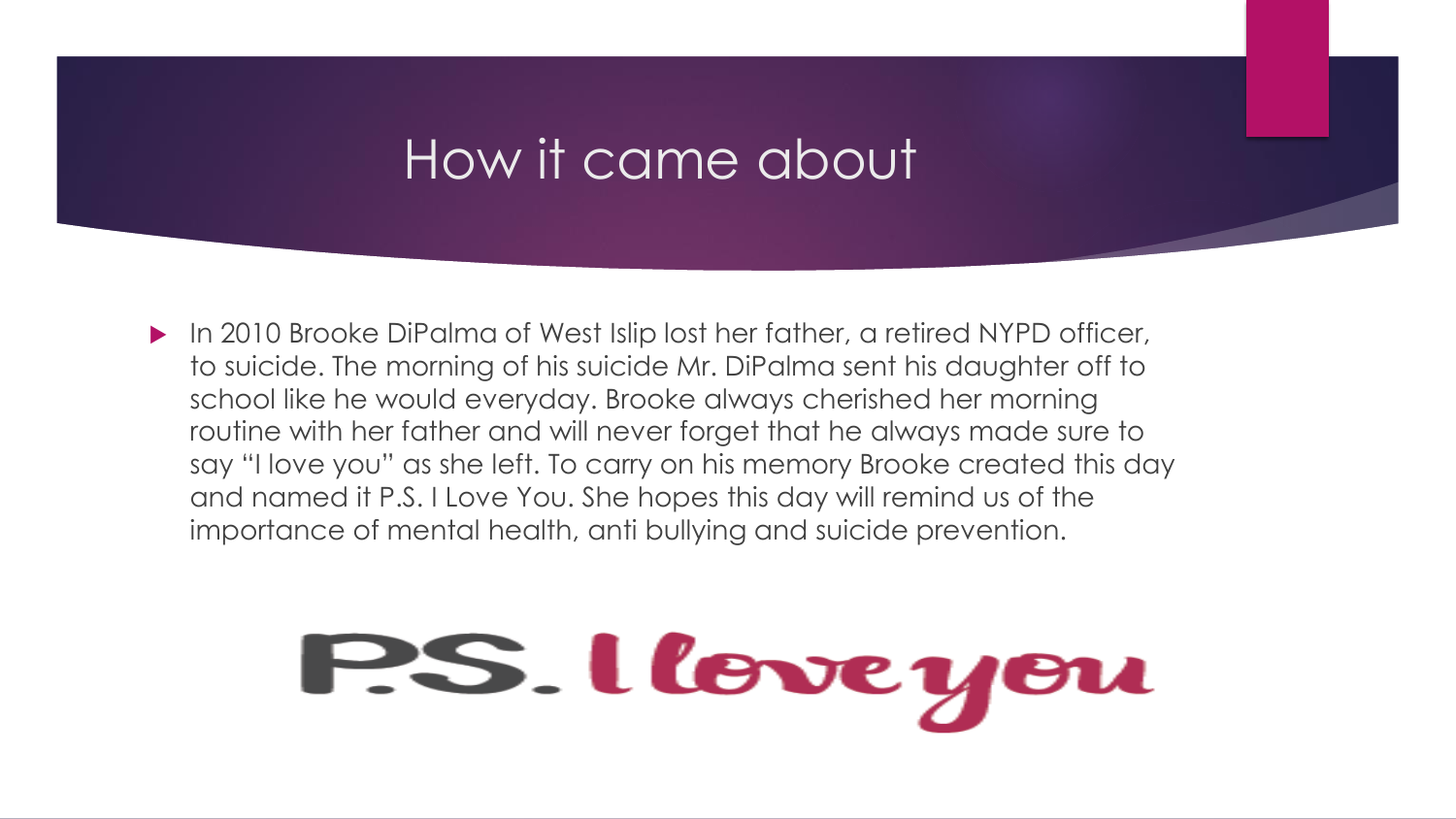## The day we Celebrate

February 12, 2021

▶ On the second Friday of every February, we celebrate with Brooke DiPalma and her family. This year the event falls on February 12<sup>th</sup>, 2021, we encourage communities to wear purple in honor of this special day. The color should foster a sense of kindness and welcoming to all those who wish to participate. With continued support from the community we will show that mental health is just as important as physical health.

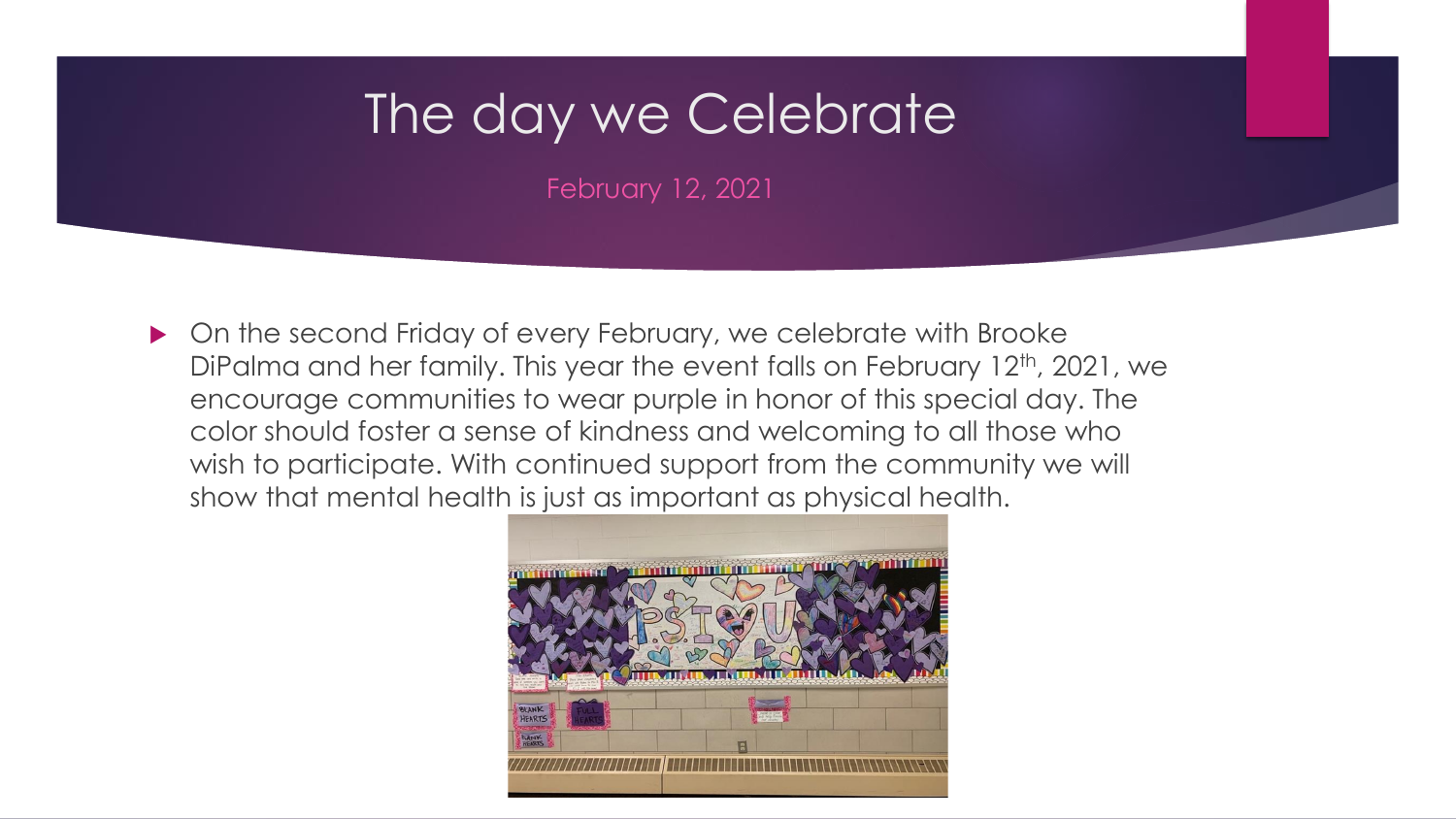## Coping Mechanisms

### **10 THERAPIES FOR MANAGING DEPRESSION**

9% of people experience a depressive episode

3% experience<br>3% major depression

Women are 70% more likely to be affected

**1. GO FOR A WALK** Research shows that exercise is one of the best ways to manage depression

#### **2. CHANGE YOUR DIET**

Eat a balanced diet, with many antioxidant-rich foods, like berries and red and orange vegetables

#### **3. MEDITATE**

Just 30 minutes of daily meditation can reduce symptoms of depression and anxiety

**4. TAKE YOUR VITAMINS** Supplementing with folic acid, St. John's wort, and B vitamins may help treat or prevent depression

**5. TURN OFF YOUR SCREENS** Using computers at night is linked to arise in the risk of depression among adults



#### **6. VISIT WITH FRIENDS**

From face-to-face visits to online forums, there are ways to find social support

**7. GET SOME SUPPORT (THERAPY OR A GROUP)** Talk therapy has proven to be as effective for treating depression for some people as medication

ĸ,

#### **8. TALK TO YOUR DOCTOR ABOUT MEDICATION**

For more severe cases, prescription medications can be a powerful tool in the fight against depression

#### **9. STAY FOCUSED**

Research shows that continuing to work during a depressive episode actually has more benefits than taking time off

**10. TRY TO STAY HOPEFUL** Sometimes learning, or even faking, a bit of optimism has been shown to help manage depression

### **Emotion-Focused Coping Skills**



**Exercise** 

**Work on** 

managing time

verywell



**Take a bath** 





**Give yourself** a pep talk

**Meditate** 

### **Problem-Focused Coping Skills**





Ask for support





**Establish** healthy boundaries



to-do list



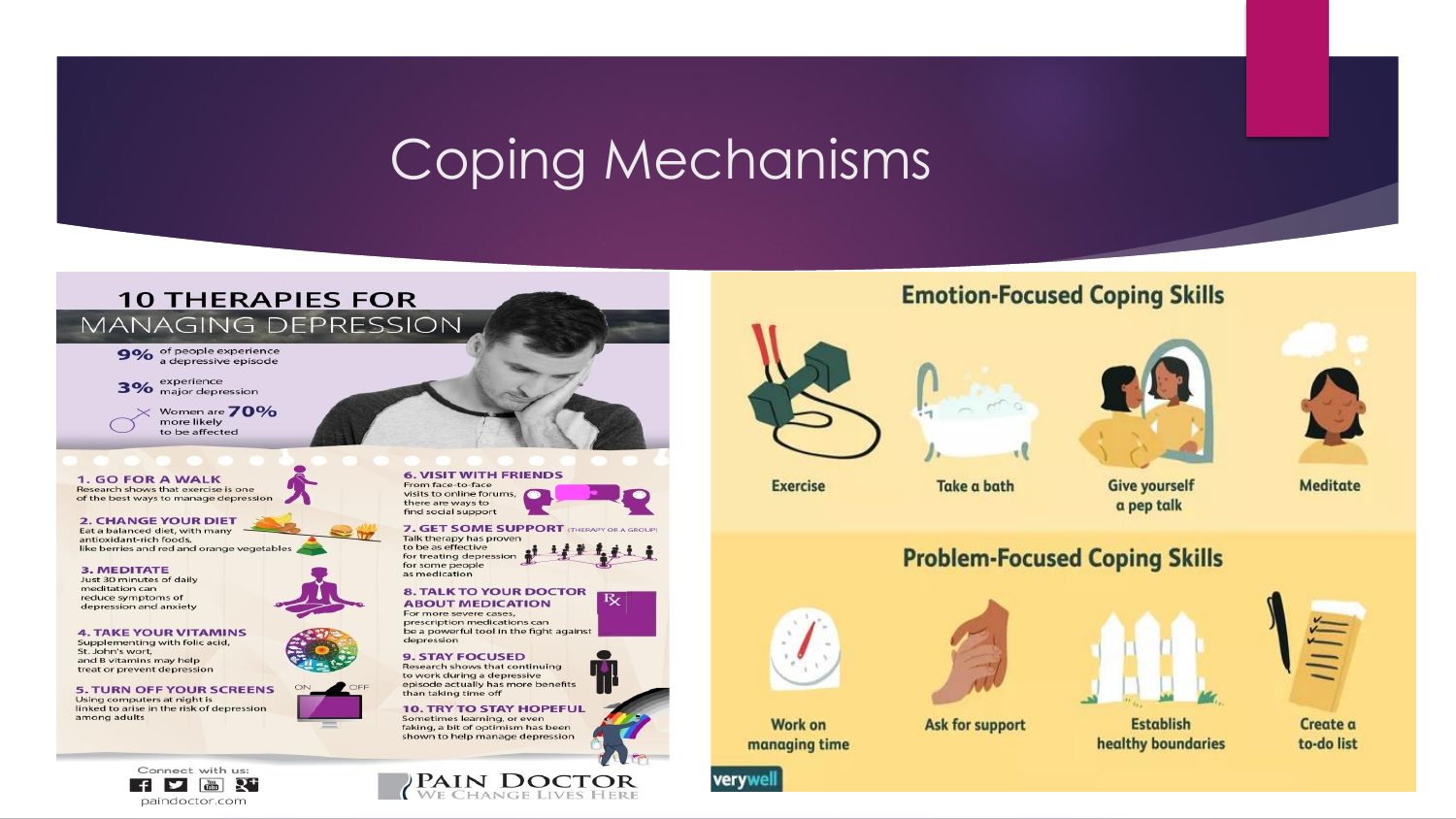### Text Resource

**Text us.** Getting vulnerable about what is going on in your life is the ultimate sign of bravery. We're ready to be brave with you. Connecting with a real human could help you work through the sadness in the moment and strategize ways to get out of the dark place in the long term. Text HOME to 741741 to chat with a Crisis Counselor.